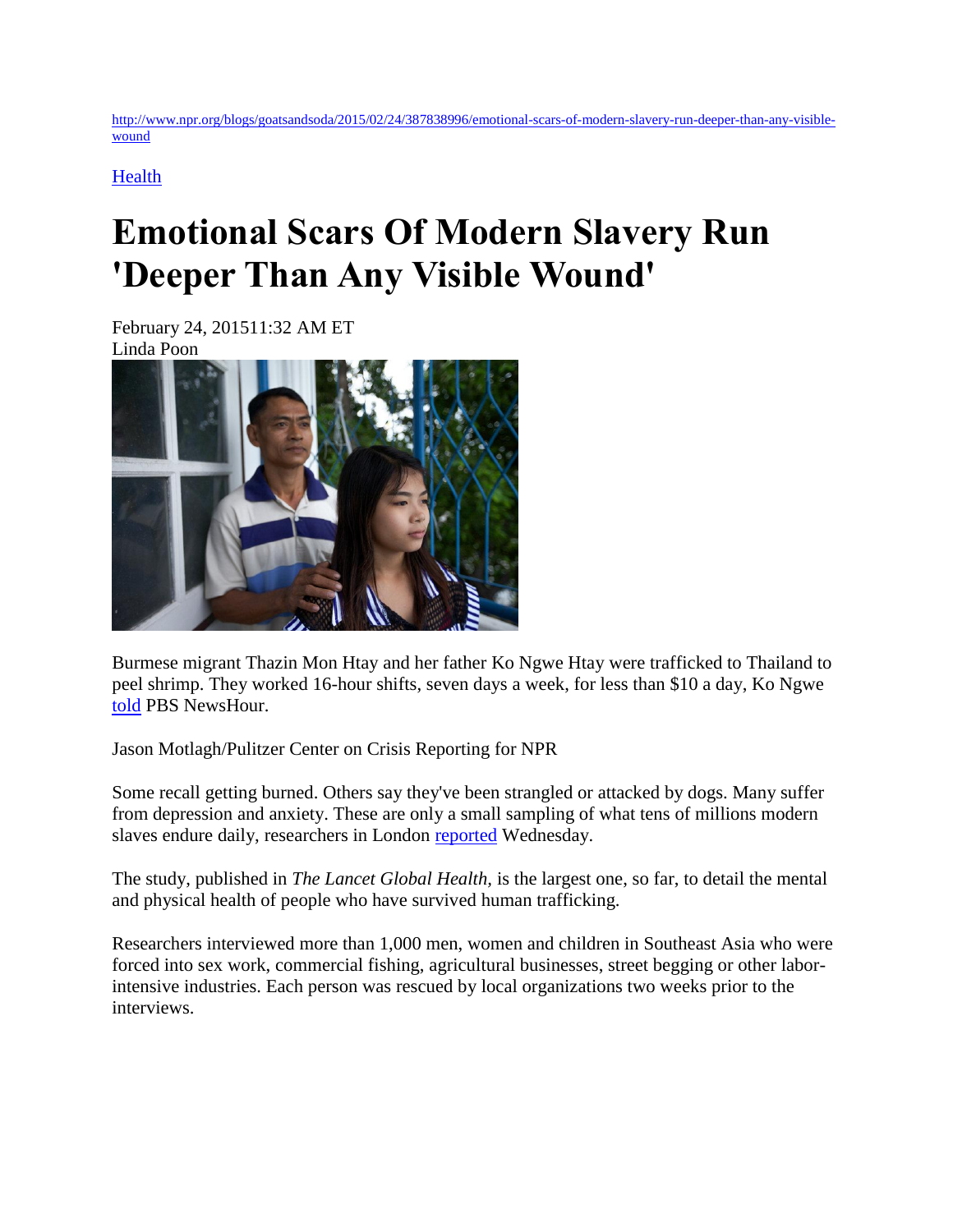

Thazin Mon Htay, 14, has scars on her arms from infections she caught while peeling shrimp for 16 hours a day, seven days a week. She and her father were able to gain their freedom from the shrimp shack after their relatives paid off their debts.

Steve Sapienza/Pulitzer Center on Crisis Reporting for NPR

"Most research to date [on human trafficking] have been conducted on women and sex exploitation," says [Ligia Kiss,](http://www.lshtm.ac.uk/aboutus/people/kiss.ligia) the study's lead author and an epidemiologist at the London School of Hygiene & Tropical Medicine. "There's very little research on men and boys, and specific studies on fishermen are still scarce."

That may be because the public expects men to work hard, says [Michele Clark,](http://globalwomensinstitute.gwu.edu/michele-clark) a human rights advocate at George Washington University. "When you see a [trafficked] man work, you don't see that he sleeps in a room with 20 other people or that he's been given food with worms in it," says Clark, who wasn't involved in the study. "You see them do work that many men do."

"There's something more visible when you see a woman working in the red light district or an image of a prostituted child," she adds.

In the current study, Kiss and her colleagues interviewed the survivors to learn about their living conditions, where they worked and what kinds of abuse they suffered while they were slaves. The team also documented any persisting health problems and symptoms of anxiety, depression and post-traumatic stress disorder.

More than two-thirds of the men interviewed were exploited in the fishing industry, the team found. Many of the fishermen said they worked as long as 19 hours a day, seven days a week, Cathy Zimmerman, of London School of Hygiene & Tropical Medicine and a co-author on the study, [told](http://www.reuters.com/article/2015/02/18/us-rights-trafficking-abuse-idUSKBN0LM00220150218) Reuters.

A fifth of all people in the study said they endure some sort of serious work injury, including back and neck damage and the loss of a body part. Most received no medical care while held against their will.